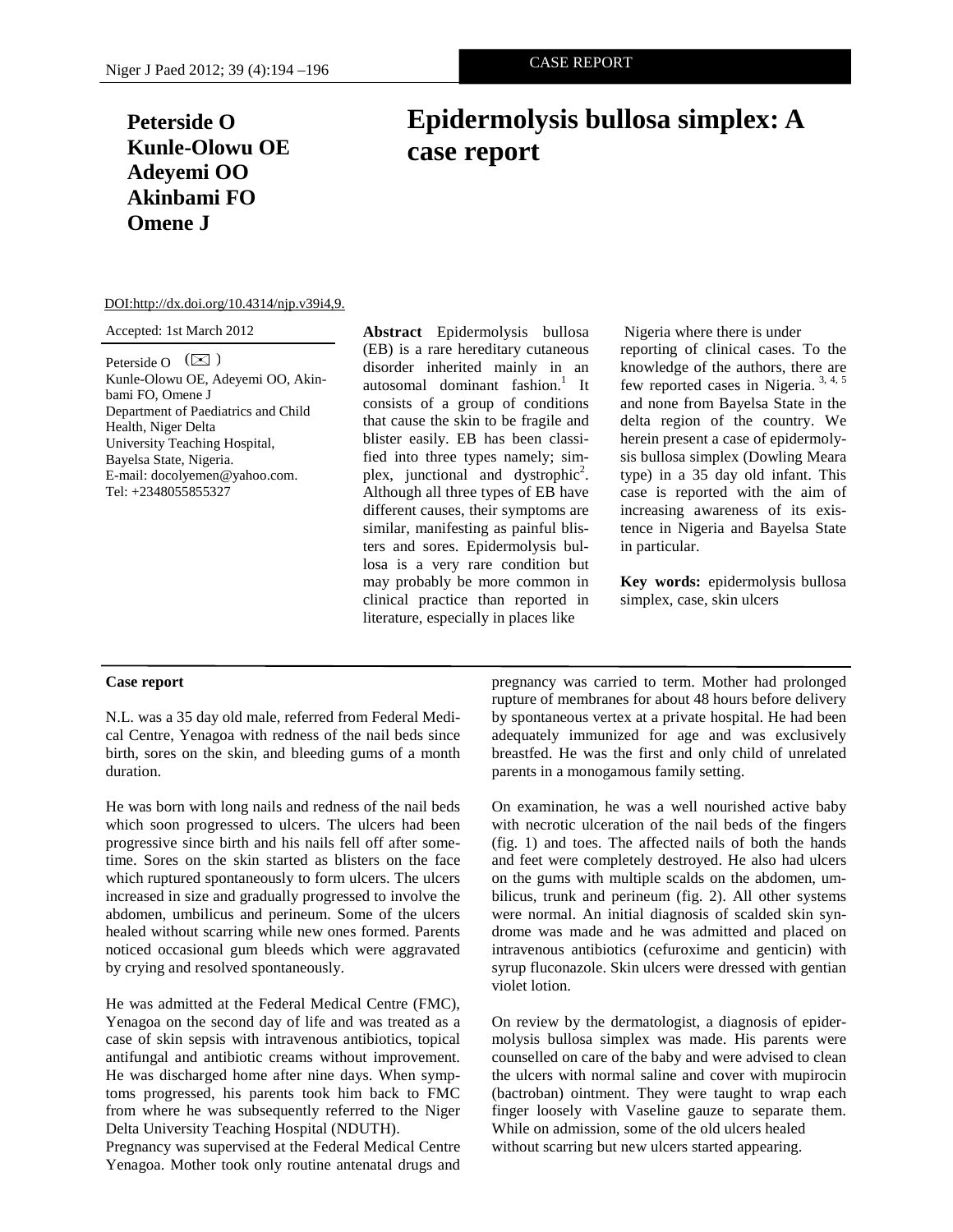He was discharged after four days on oral antibiotic to come for follow up and skin biopsy the next week but was lost to follow up.

# **Fig 1**



#### **Fig 2**



# **Discussion**

Epidermolysis bullosa is a heterogenous group of mechanobullous disorders characterized by increased skin fragility and blistering of the skin and mucous membranes following minor or insignificant trauma or traction. It is caused by a mutation in the keratin or collagen  $gene.<sup>1</sup>$ 

An estimated 50 in one million live births are diagnosed with epidermolysis bullosa. Of these cases, approximately 92% are epidermolysis bullosa simplex, 5% are dystrophic epidermolysis bullosa, 1% are junctional epidermolysis bullosa, and 2% are unclassified. Carrier frequency ranges from 1 in 333 for junctional, to 1 in 450 for dystrophic. Carrier frequency for simplex, is presumed to be much higher than in the other types.<sup>2</sup>

The simplex form of epidermolysis bullosa is inherited as an autosomal dominant trait.<sup>2</sup> There are four types of epidermolysis bullosa simplex. The mildest form, known as the Weber-Cockayne type, is characterized by skin blistering that begins anytime between childhood and adulthood and is usually confined to the hands and feet. Later in life, skin on the palms and soles of the feet may thicken and harden (hyperkeratosis). In the Koebner type, blisters appear at birth or in early infancy and are more widespread. Another form of the disorder, called epidermolysis bullosa simplex with mottled pigmentation, is characterized by patches of darker skin on the trunk, arms, and legs that fade in adulthood. This form of the disorder also involves skin blistering from early infancy, hyperkeratosis of the palms and soles, and abnormal nail growth. The Dowling-Meara type is the most severe form of epidermolysis bullosa simplex. Extensive, severe blistering can occur anywhere on the body, including the inside of the mouth, and blisters may appear in clusters. Blistering is present from birth and tends to improve with age. Affected individuals also experience abnormal nail growth and hyperkeratosis of the palms and soles.

Symptoms of EB are first seen at birth as in our patient who presented with redness of the nail beds at birth. Our diagnosis was based on the history and physical examination. Our patient presented with the typical pattern of developing blisters on the hands and feet from birth with destruction of the nails. The blisters either occur spontaneously or in reaction to minor trauma.<sup>2</sup> In our patient, the blisters on the skin were more on the trunk and perineum which may have been triggered by friction from his clothing and diapers while the sores on the nail beds occurred spontaneously. Gum bleeds were triggered by crying which would ordinarily not lead to bleeding in infants without this condition.

The variant of epidermolysis bullosa simplex (Dowling Meara type) found in our patient is the most severe form.<sup>2</sup> In this form, extensive, severe blistering can occur anywhere on the body, including the inside of the mouth as in our patient. Blistering is present from birth and tends to improve with age. Affected individuals also experience abnormal nail growth and hyperkeratosis of the palms and soles. The outcome of the blisters in our patient may be difficult to ascertain as he was lost to follow up.

Oseni et al<sup>5</sup> reported three similar cases in Owo. Their patients, like ours, were born with blistering and peeling of the skin from birth. As highlighted in their case report they also had similar diagnostic challenges. Similar to their experience, our patient was initially managed for skin sepsis and was discharged with no improvement. Diagnosis was subsequently made upon referral to a tertiary hospital but our patient was lost to follow up before the planned skin biopsy for histology was done.

Medenica et al<sup>6</sup> in Serbia reported two cases of a 27 year old male Caucasian and a 24 year old female whom they had managed from birth. Like our patient, both patients presented with denuded skin on both feet with generalized blistering of the skin from birth. Both cases